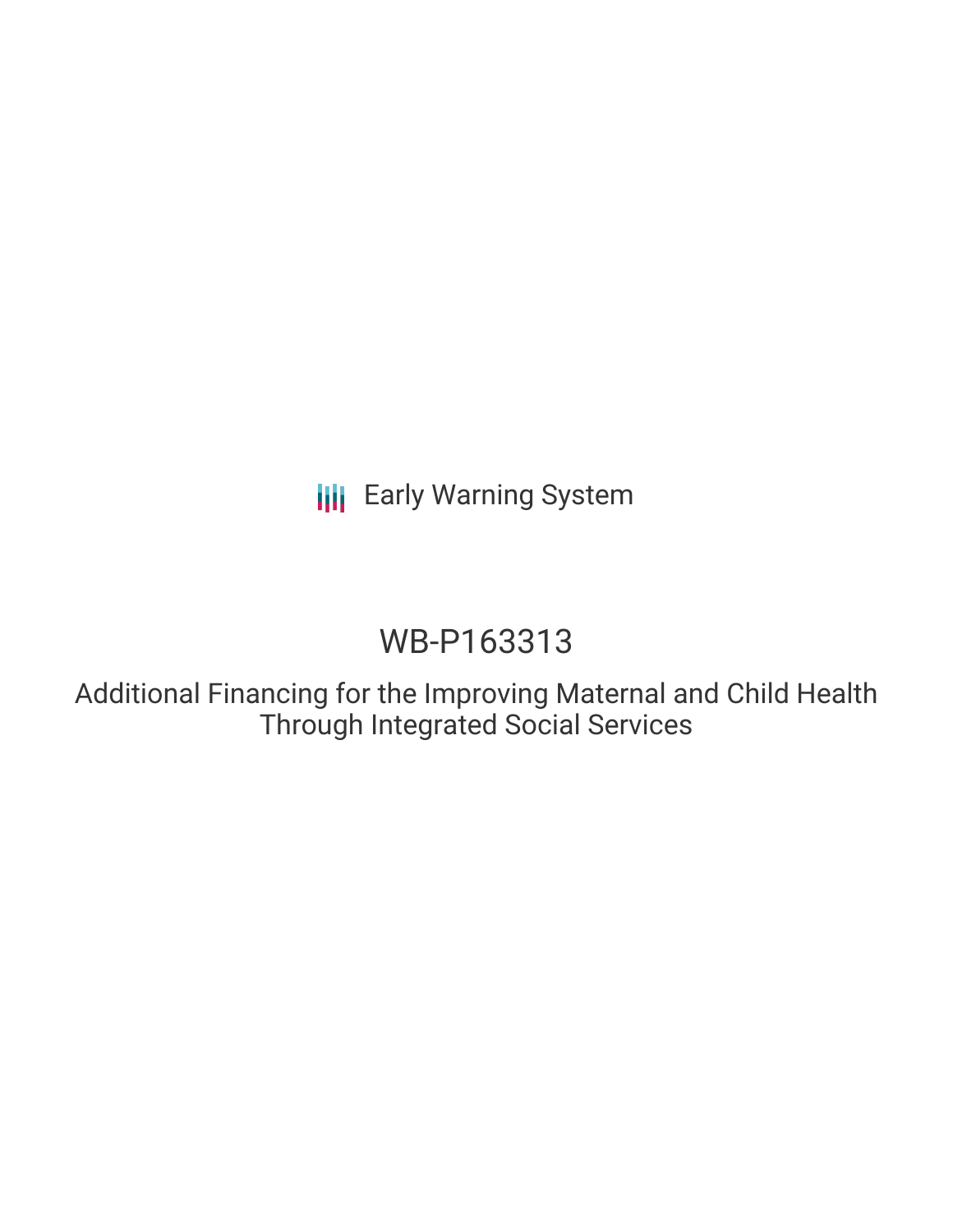

## Early Warning System WB-P163313

### **Quick Facts**

| <b>Countries</b>               | Haiti                       |
|--------------------------------|-----------------------------|
| <b>Financial Institutions</b>  | World Bank (WB)             |
| <b>Status</b>                  | Active                      |
| <b>Bank Risk Rating</b>        | B                           |
| <b>Voting Date</b>             | 2017-06-14                  |
| <b>Borrower</b>                | Government of Haiti         |
| <b>Sectors</b>                 | <b>Education and Health</b> |
| <b>Investment Type(s)</b>      | Grant                       |
| <b>Investment Amount (USD)</b> | \$25.00 million             |
| <b>Project Cost (USD)</b>      | \$100.00 million            |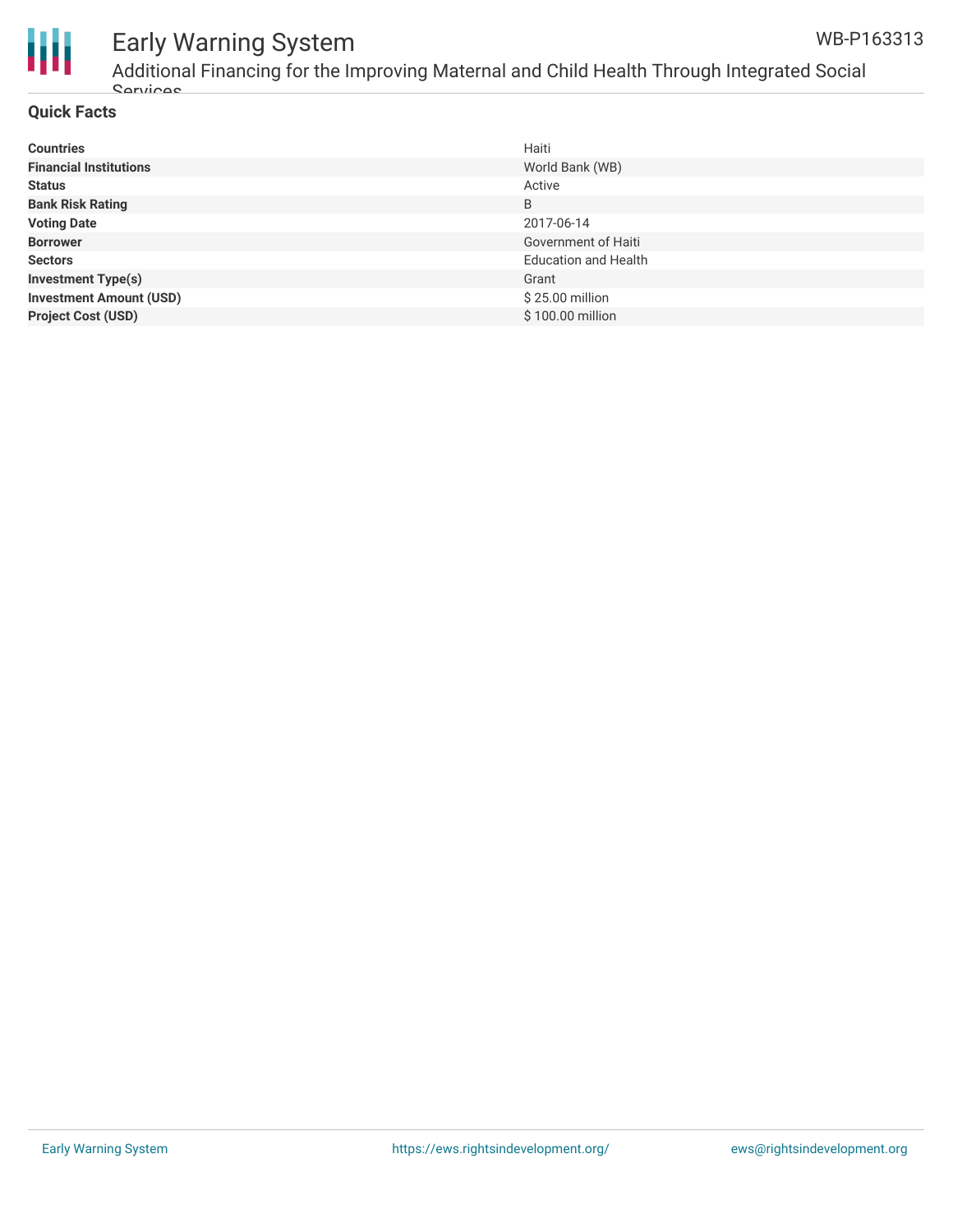

### **Project Description**

The objective of the Improving Maternal and Child Health through Integrated Social Services Project for Haiti is to increase the access and use of maternal and child health, nutrition and other social services in the recipient's territory.

The proposed Additional Financing would finance Hurricane response activities in the affected areas, mainly: (i) to restore the quality and supply of health services (e.g. via rehabilitation and re-equipping of health facilities damaged by the Hurricane); and (ii) to scale-up cholera prevention and response activities, to help address the new front for cholera that has opened up in Hurricane affected areas. The AF would also fill the financing gap created under the Original Grant to finance emergency response activities immediately after Hurricane Matthew struck Haiti.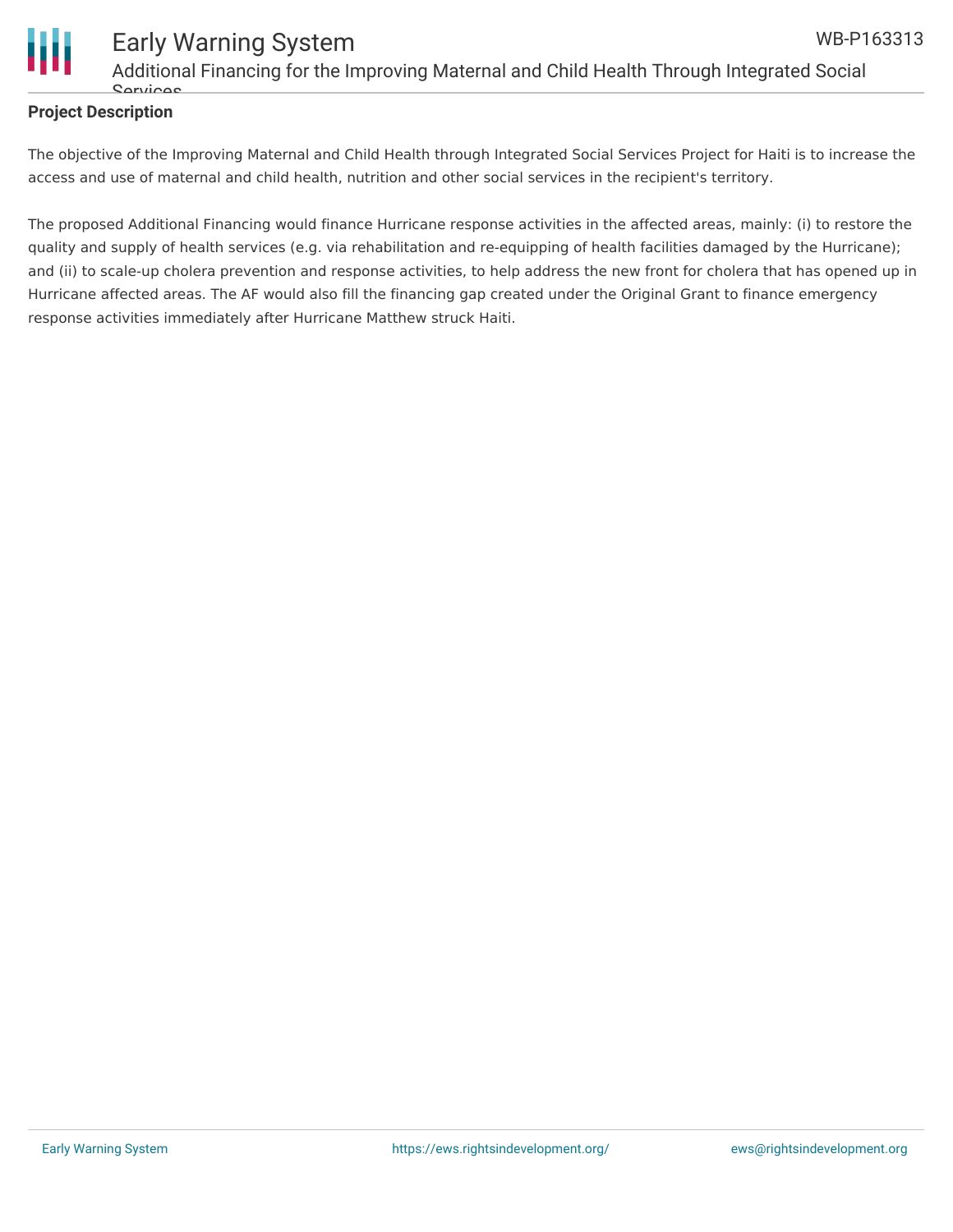

# Early Warning System Additional Financing for the Improving Maternal and Child Health Through Integrated Social Services

#### **Investment Description**

World Bank (WB)

This project seeks the approval of the Executive Directors to provide an additional International Development Association (IDA) grant in an amount of SDR 18.3 million (US\$25 million equivalent) to the Project.

The proposed Additional Financing (AF) would be financed by IDA's Crisis Response Window (CRW), as part of a package of a US\$100 million of support from the World Bank to help the Government of Haiti recover and rebuild after Hurricane Matthew, which struck the country on October 4, 2016.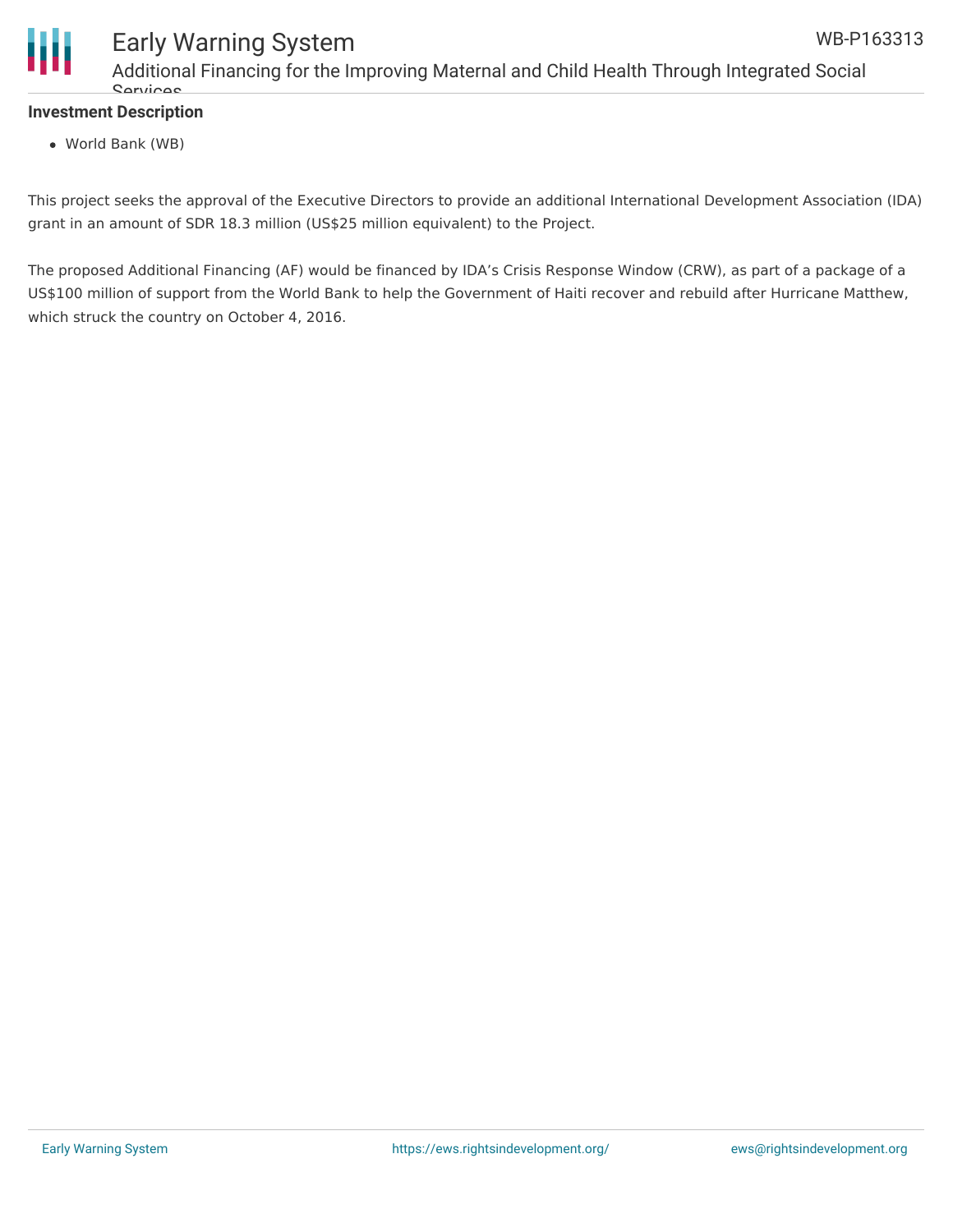

# **Contact Information**

ACCOUNTABILITY MECHANISM OF WORLD BANK

The World Bank Inspection Panel is the independent complaint mechanism and fact-finding body for people who believe they are likely to be, or have been, adversely affected by a World Bank-financed project. If you submit a complaint to the Inspection Panel, they may investigate to assess whether the World Bank is following its own policies and procedures for preventing harm to people or the environment. You can contact the Inspection Panel or submit a complaint by emailing ipanel@worldbank.org. You can learn more about the Inspection Panel and how to file a complaint at: http://ewebapps.worldbank.org/apps/ip/Pages/Home.aspx.